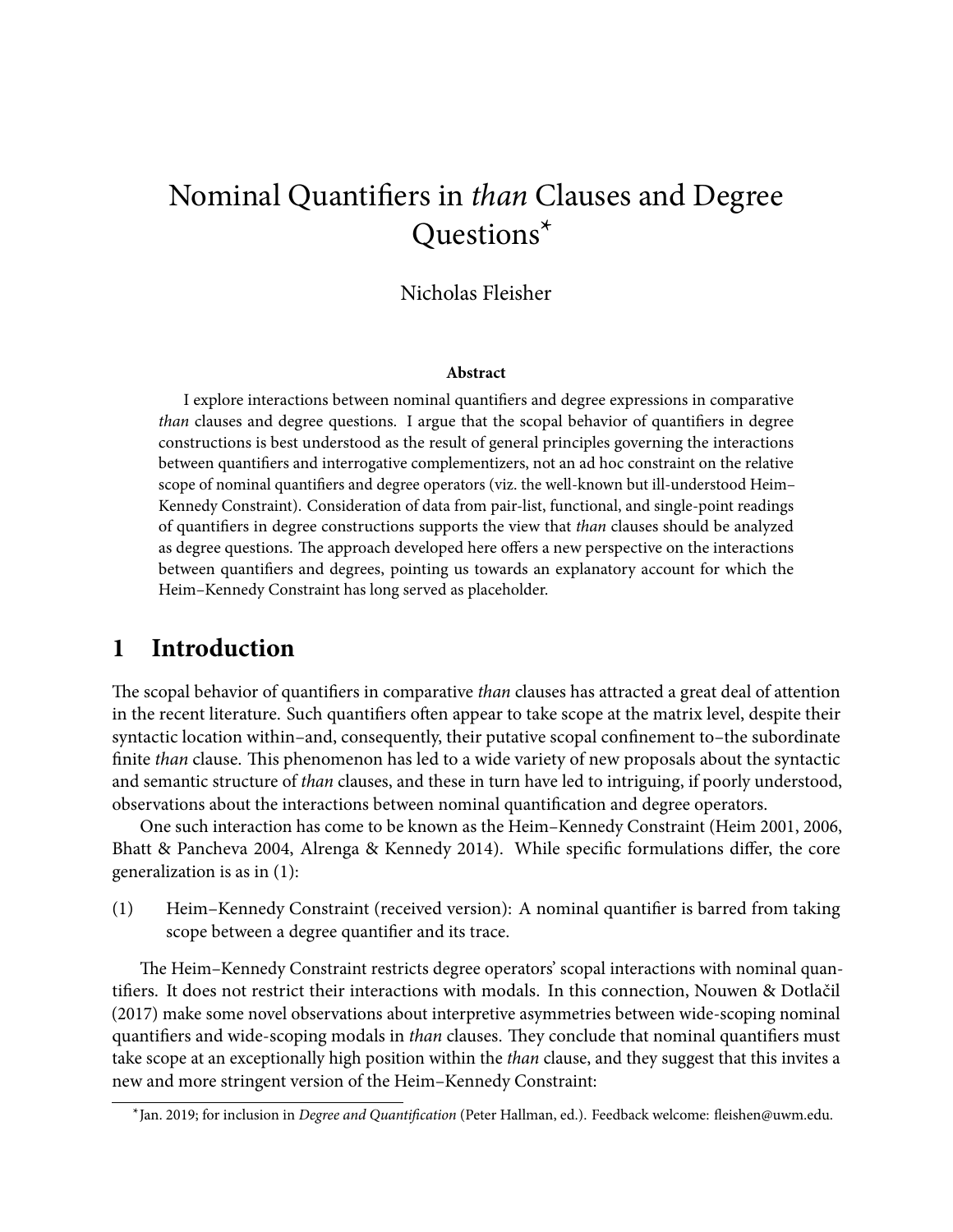(2) Heim–Kennedy Constraint (version of [Nouwen & Dotlačil 2017\)](#page-12-0): A nominal quantifier is barred from taking scope between a degree abstractor and the variable it binds.

Here I suggest that the high scope position occupied by nominal quantifiers in *than* clauses is the same as the one occupied by quantifiers in pair-list readings of embedded questions. Many have suggested that such quantifiers move higher than ordinary quantifier raising (QR) usually permits [\(Chierchia 1993,](#page-11-4) [Dayal 1996,](#page-11-5) [2016,](#page-11-6) [Szabolcsi 1997\)](#page-12-1), and [Nouwen & Dotlačil](#page-12-0) recognize that the relevant reading of the than clause is a pair-list reading. Rather than propose an additional layer of degree morphology in than clauses,as [Nouwen & Dotlačil](#page-12-0) do, I take this to support the view that than clauses should be treated on a par with embedded questions more generally [\(Fleisher 2018\)](#page-11-7). If the scopal behavior that we see in *than* clauses reflects this more general property of embedded questions, then it likely does not motivate the revisions to the Heim–Kennedy Constraint proposed by [Nouwen &](#page-12-0) [Dotlačil.](#page-12-0)

While than clauses and embedded questions both support pair-list readings with quantifiers (as well as single-point readings; see section 6), only the latter support functional readings. I suggest here that this is due to a selectional property of than itself; it thus need not trouble the claim that than's clausal complement has the structure of an embedded question. Specifically, I claim that than needs to extract a degree from (the trace of) its complement, but the functional reading involves abstraction over functions rather than degrees, with the result that the requisite degree cannot be extracted.

The structure of the paper is as follows. In section 2, I review [Nouwen & Dotlačil's](#page-12-0) observations about the extraordinarily high scope of nominal quantifiers in *than* clauses and their proposed analysis. In section 3, I discuss the parallels between than clauses and embedded questions [\(Fleisher 2018\)](#page-11-7) before sketching a proposal in section 4 that treats nominal quantifiers' scope in than clauses on a par with that of quantifiers in pair-list readings of embedded questions. In section 5, I discuss functional readings. Section 6 concludes.

## **2 Nominal Scope in than Clauses**

Scopal phenomena within the than clause have led many authors to rethink traditional degree-based treatments of gradable expressions and inspired a corresponding technical ingenuity in the literature. [Schwarzschild & Wilkinson \(2002\)](#page-12-2) were the first to propose a semantics for than clauses based on scalar intervals rather than degrees, and much of the subsequent literature has followed their lead.<sup>[1](#page-1-0)</sup> Of particular noteis [Heim \(2006\),](#page-11-1) who proposed a mechanism for moving between degree-based lexical entries for gradable expressions and interval-based denotations for the larger constituents in which they are found. [Heim](#page-11-1) accomplishes this by introducing a "point-to-interval" operator, Π, defined in [\(3\).](#page-1-1) (The two arguments of  $\Pi$  are intervals, type  $\langle d,t \rangle$ ; the *max* operator picks out the greatest degree satisfying a particular degree property.)

<span id="page-1-1"></span>(3)  $\left[\![\Pi]\!]=\lambda D\lambda D'.max(D')\in D$ 

A constituent consisting of Π plus its first argument (henceforth, the "Π-phrase") forms a generalized quantifier over degrees. [Heim](#page-11-1) proposes that the Π-phrase is merged in the degree argument position within the *than* clause and then raises to take scope, leaving behind a degree trace. As she

<span id="page-1-0"></span><sup>&</sup>lt;sup>1</sup>In more recent work, Schwarzschild has developed a degree semantics based on scalar segments (see [Schwarzschild,](#page-12-3) this volume, and references therein).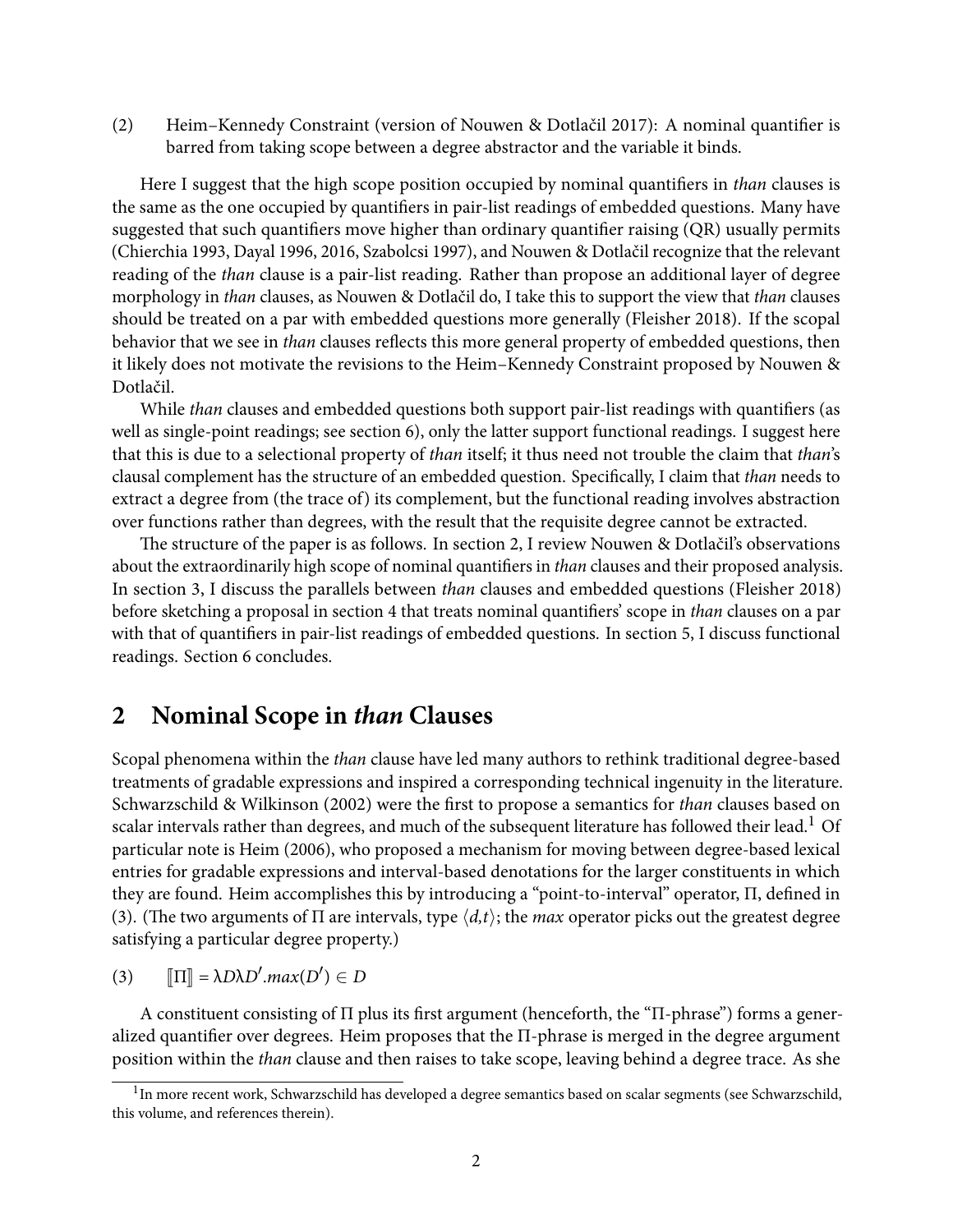shows, certain ambiguities involving modals in *than* clauses can then be analyzed as scopal ambiguities arising from the interaction between the modal and the Π-phrase. This is sketchedin [\(4\)](#page-2-0) and [\(5\).](#page-2-1)

- <span id="page-2-0"></span>(4) The paper is longer than it should be.
	- a. *than*-clause LF:  $\lambda$ 1  $\Box$  [ $\Pi$  t<sub>1</sub>]  $\lambda$ 2 [it is t<sub>2</sub>-long]]
	- b. Semantic value:  $\lambda D. \Box(\lambda w$  its length in  $w \in D$ )
- <span id="page-2-1"></span>(5) The paper is longer than it needs to be.
	- a. *than*-clause LF:  $\lambda$ 1  $[$ [ $\Pi$  t<sub>1</sub>]  $\lambda$ 2  $\Box$  [it is t<sub>2</sub>-long]]
	- b. Semantic value:  $\lambda D.max(\lambda d. \Box(\lambda w.$ its length in  $w > d$ ))  $\in D$

In [\(4\),](#page-2-0) the than clause characterizes intervals  $D$  such that it is deontically necessary that the paper's length be contained in D. When composed with the matrix clause, this yields a maximum-related reading, in which we understand that the paper's actual length exceeds its length in any accessible world; in other words, the paper is too long. In [\(5\),](#page-2-1) the than clause characterizes intervals D such that the greatest degree of length that the paper must achieve in all deontically accessible worlds is contained in D; this degree is the paper's minimum required length. When composed with the matrix clause, this yields a minimum-related reading, in which we understand that the paper's actual length exceeds the minimum required threshold; in other words, the paper is long enough and then some. (For further discussion of minimum- and maximum-related readings in than clauses, see [Rullmann](#page-12-4) [1995,](#page-12-4) [Krasikova 2011,](#page-11-8) [Beck 2013,](#page-11-9) and [Zhang & Ling 2017.](#page-12-5))

[Nouwen & Dotlačil's](#page-12-0) key observation is that nominal quantifiers in than clauses do not yield minimum- or maximum-related readings of this sort. This is something that we can see clearly only once we introduce a non-upward-entailing differential phrase into the matrix clause [\(Fleisher 2016\)](#page-11-10). A sentence like [\(6\),](#page-2-2) with universal every, cannot mean that John is exactly six inches taller than just the tallest girl (as would be the case on a maximum-related reading) or just the shortest girl (as on a minimum-related reading). Rather, it has only a pair-list reading, where for each girl  $g$ , John is exactly six inches taller than  $g$  is. This leads to an inference that the girls' heights are all the same.

<span id="page-2-2"></span>(6) John is exactly six inches taller than every girl is.

[Nouwen & Dotlačil](#page-12-0) conclude that the nominal quantifier every girl must take scope higher than the position where the universal modal takes scope in examples like [\(4\).](#page-2-0) They introduce two operators above the projection where the wh degree or interval operator moves on standard analyses, and propose that the nominal quantifier takes scope between them. The higher of the two novel operators dynamically collects the values assigned to a designated variable introduced by the lower novel operator, one per degree returned by the than clause when the universal nominal quantifier scopes between them. The result is a degree plurality. (These novel operators compose vacuously when nothing takes scopebetween them, returning just a single than-clause degree. I refer the interested reader to [Nouwen](#page-12-0) [& Dotlačil 2017](#page-12-0) for details, andto [Dotlačil & Nouwen 2016](#page-11-11) for a theory of how the degree plurality denoted by the than clause composes with the matrix clause.)

[Nouwen & Dotlačil](#page-12-0) suggest that the range of readings in examples like [\(6\)](#page-2-2) is limited because the Heim–Kennedy Constraint severely restricts the range of positions where the nominal quantifier may take scope within the than clause. There are two steps in the argument. First, they take the lack of a maximum-related reading to indicate that a nominal quantifier cannot take scope where the universal modal takes scope in examples like [\(4\);](#page-2-0) as they note, this is a position that intervenes not between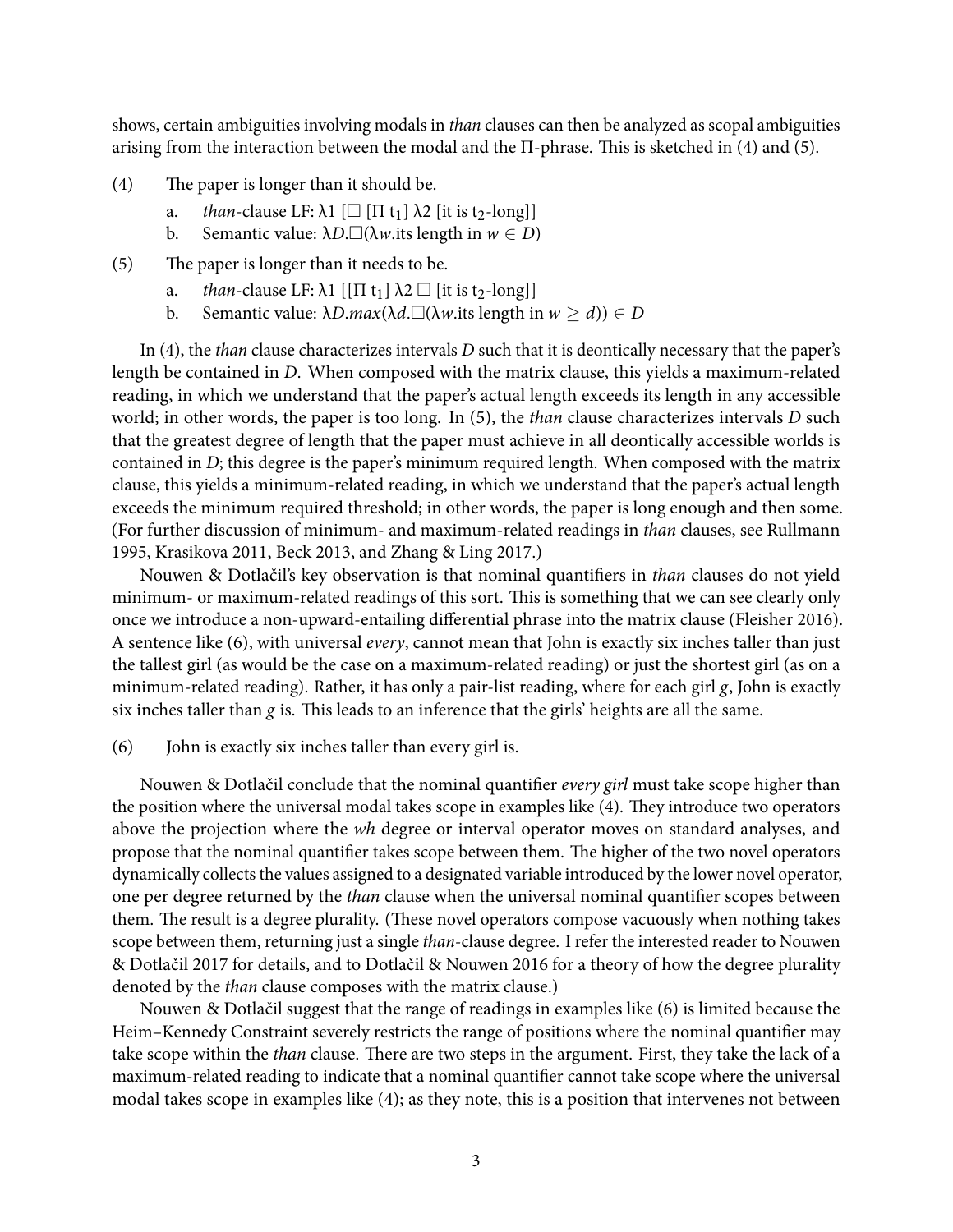a degree quantifier and its trace, but merely between a wh degree or interval operator and its trace. Second, they conclude that the Heim–Kennedy Constraint bars nominal quantifiers from taking scope between any degree or interval abstractor and its trace; this is their version of the Heim–Kennedy Constraint, stated abovein [\(2\).](#page-0-1) They suggest that the higher operators they introduce provide a licit scope position for the quantifier, and that the lack of ambiguity in such than clauses is due to this position's being the only one where the nominal quantifier can take scope.

There are at least two considerations that might lead one to question [Nouwen & Dotlačil's](#page-12-0) analysis. First, the expectation that than clauses with wide-scoping universal nominal quantifiers should yield maximum-related readings parallel to those with wide-scoping universal modals is based on a particular assumption about how the than-clause interpretation proceeds. [Nouwen & Dotlačil](#page-12-0) adopt [Beck's \(2010\)](#page-11-12) proposal that the sets of intervals yielded by the LFsin [\(4\)](#page-2-0) and [\(5\)](#page-2-1) are subject to a pair of operators that (i) choose the maximally informative (i.e. smallest) such interval and then (ii) select the greatest degree from that interval. With a wide-scoping universal modal asin [\(4\),](#page-2-0) this yields the maximum permissible degree of length, i.e. the paper's length in the accessible world where it is longest. With a universal nominal quantifier asin [\(6\),](#page-2-2) it would yield the maximum height of any girl, i.e. the height of the tallest girl. If this is the contribution of the than clause in each case, then it is indeed a mystery why examples with wide-scoping nominal quantifiers, like [\(6\),](#page-2-2) lack maximum-related readings.

But [Beck's](#page-11-12) selection theory is not the only way to proceed with the interpretation of the than clause. [Heim \(2006\)](#page-11-1) proposes that what we seein [\(4\)](#page-2-0) and [\(5\)](#page-2-1) are the complete semantic values for these than clauses. In other words, for [Heim,](#page-11-1) the than clause denotes a generalized quantifier over degrees, and the than clause itself raises to take scope. As long as the than clause takes scope above the matrix differential, we generate a pair-list reading for an example like [\(6\),](#page-2-2) not a maximum-related reading. Expectations about whether a than clause with a wide-scoping universal nominal quantifier should generate a maximum-related reading are thus tied to the choice of implementation. And as we will see below in section 3, there are independent reasons to favor an approach that has the than clause denote a degree quantifier rather than a degree term. (For discussion and sample derivations within [Heim's](#page-11-1) approach, see [Heim 2006,](#page-11-1) [Beck 2010,](#page-11-12) and [Fleisher 2016,](#page-11-10) [2018.](#page-11-7))

A second reason to question [Nouwen & Dotlačil's](#page-12-0) analysis is that the high scope position they propose for nominal quantifiers in than clauses is structurally analogous to what has been proposed for quantifiers in pair-list readings of questions [\(Chierchia 1993,](#page-11-4) [Dayal 1996,](#page-11-5) [2016,](#page-11-6) [Szabolcsi 1997\)](#page-12-1). Rather than propose novel structure in the upper periphery of the than clause, we might achieve a more general analysis by pursuing connections between than clauses and questions. In section 3, I review a broad array of arguments from [Fleisher \(2018\)](#page-11-7) that support treating than clauses as embedded questions. Then in section 4, I sketch an analysis of nominal scope-taking in than clauses that treats it on a par with pair-list readings more generally.

Both of these considerations–the non-trivial connection between the maximum-related reading with nominal quantifiers and the style of implementation, and the strong parallel we find with questions, including non-degree questions–would appear to weaken the case for [Nouwen & Dotlačil's](#page-12-0) proposed revision of the Heim–Kennedy Constraint. On the first score, it is possible to craft an analysis where a nominal quantifier takes scope immediately beneath a wh interval operator without erroneously generating a maximum-related reading. On the second, pair-list readings are found even in the absence of a degree operator whose scope the nominal quantifier putatively must escape.<sup>[2](#page-3-0)</sup>

<span id="page-3-0"></span><sup>&</sup>lt;sup>2</sup> [Nouwen & Dotlačil \(2017:](#page-12-0) 16) note a further worry about their proposal, namely the fact that it "relies on the modelling of anaphoric dependencies in dynamic semantic frameworks, which is odd given that we are dealing with an essentially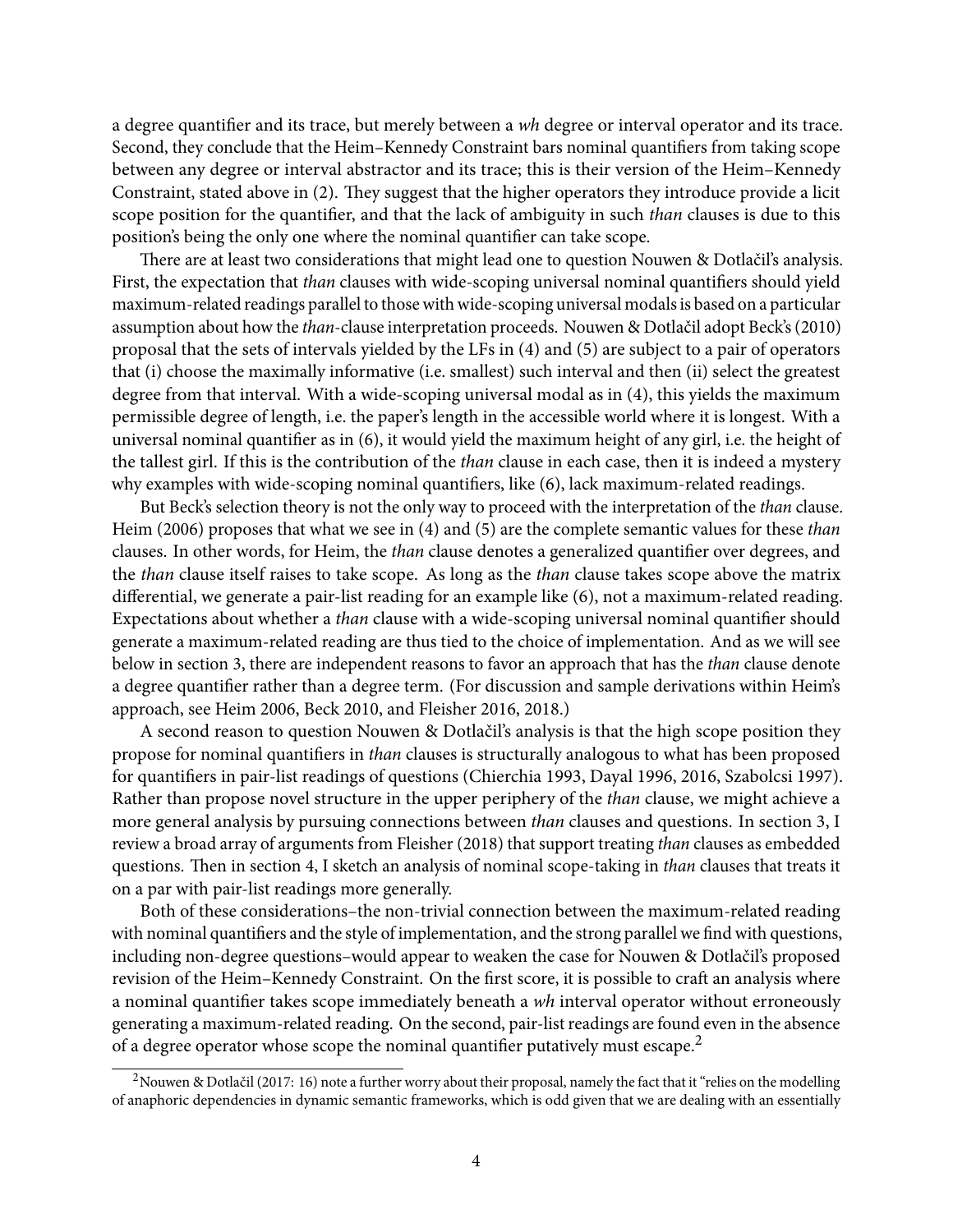# **3 Parallels between than Clauses and Embedded Questions**

Than clauses and embedded questions show some remarkable syntactic and semantic similarities. Diagnostics from wh-movement, scope, binding, and quantificational variability suggest a close connection between the two constructions [\(Lerner & Pinkal 1991,](#page-12-6) [Moltmann 1992,](#page-12-7) [Moltmann &](#page-12-8) [Szabolcsi 1994,](#page-12-8) [Zhang & Ling 2017,](#page-12-5) [Fleisher 2018\)](#page-11-7). Moreover, by attending to the ways in which than clauses resemble embedded questions, we gain new arguments for treating than clauses themselves as scope takers rather than as degree terms. In this section I sketch these parallels and set the stage for the analysis of pair-list readings in the next section.

It has long been recognized that comparative than clauses contain a wh or  $A'$  dependency involving the degree argument position [\(Bresnan 1973,](#page-11-13) [Chomsky 1977\)](#page-11-14), as evidenced by this position's variable sensitivity to different classes of islands for extraction. In this, than clauses mirror wh-questions. Examples are shownin [\(7\).](#page-4-0)

- <span id="page-4-0"></span>(7) a. John is taller than Mary says he is  $\Box$ .
	- b. ??John is taller than Mary wonders whether he is  $\_\_$ .
	- c.  $*$  John is taller than the rumor that he is  $\_\_$  caused a scandal.

Beyond this syntactic similarity, than clauses and questions behave alike with respect to a number of semantic diagnostics. The matrix-scope-like pair-list reading that we find with nominal quantifiers in than clauses is also found with embedded questions, as shownin [\(8\)](#page-4-1) [\(Lerner & Pinkal 1991,](#page-12-6) [Moltmann](#page-12-7) [1992\)](#page-12-7).<sup>[3](#page-4-2)</sup> An embedded-clause quantifier can make a matrix subject quantificationally dependent on it inboth than clauses and embedded questions, as in [\(9\)](#page-4-3) [\(Moltmann & Szabolcsi 1994\)](#page-12-8).<sup>[4](#page-4-4)</sup> Binding data point toward a syntactic scope-taking account of this inversion, asin [\(10\),](#page-4-5) where QR of the embedded clause would move the bound pronoun outside the scope of its antecedent [\(Szabolcsi 1997\)](#page-12-1). And than clauses mirror embedded questions in supporting quantificational variability effects in the presence of an appropriate quantificational adverbial, asin [\(11\)](#page-4-6) [\(Fleisher 2018\)](#page-11-7).

<span id="page-4-7"></span><span id="page-4-5"></span><span id="page-4-3"></span><span id="page-4-1"></span>

| (8)  | a. | John is taller than every girl is.                                                          |                  |
|------|----|---------------------------------------------------------------------------------------------|------------------|
|      | b. | John knows how tall every girl is.                                                          |                  |
| (9)  | a. | Some boy is exactly six inches taller than every girl is.                                   | OK: every > some |
|      | b. | Some boy knows how tall every girl is.                                                      | OK: every > some |
| (10) | a. | Some boy <sub>1</sub> is exactly six inches taller than every girl says he <sub>1</sub> is. | * every $>$ some |
|      | b. | Some boy <sub>1</sub> knows how tall every girl says he <sub>1</sub> is.                    | $*$ every > some |
| (11) | a. | For the most part, John is less than a foot taller than every girl is.                      |                  |
|      |    | 'John is less than a foot taller than most girls'                                           |                  |
|      | b. | For the most part, John knows how tall every girl is.                                       |                  |
|      |    | 'John knows how tall most girls are'                                                        |                  |

<span id="page-4-6"></span>non-anaphoric phenomenon here."

<span id="page-4-2"></span><sup>&</sup>lt;sup>3</sup>I confine my attention here to matrix predicates that select both interrogative and non-interrogative complements ("responsive" embedders, in the terminologyof [Lahiri 2002;](#page-11-15) predicates that select "extensional" complements, in the terminologyof [Groenendijk & Stokhof 1984\)](#page-11-16).

<span id="page-4-4"></span><sup>&</sup>lt;sup>4</sup>The inclusion of a non-upward-entailing differential is crucial for differentiating the inverse-scope reading from the surface-scope reading. [Larson \(1988\),](#page-11-17) [Nouwen & Dotlačil \(2017\),](#page-12-0) and [Zhang](#page-12-9) (this volume) claim, on the basis of examples like Some boy is taller than every girl is, that such inversion is impossible. But here the inverse-scope reading ('for every girl g, some boy is taller than g is') entails the surface-scope reading ('some boy is taller than the tallest girl'), and vice versa.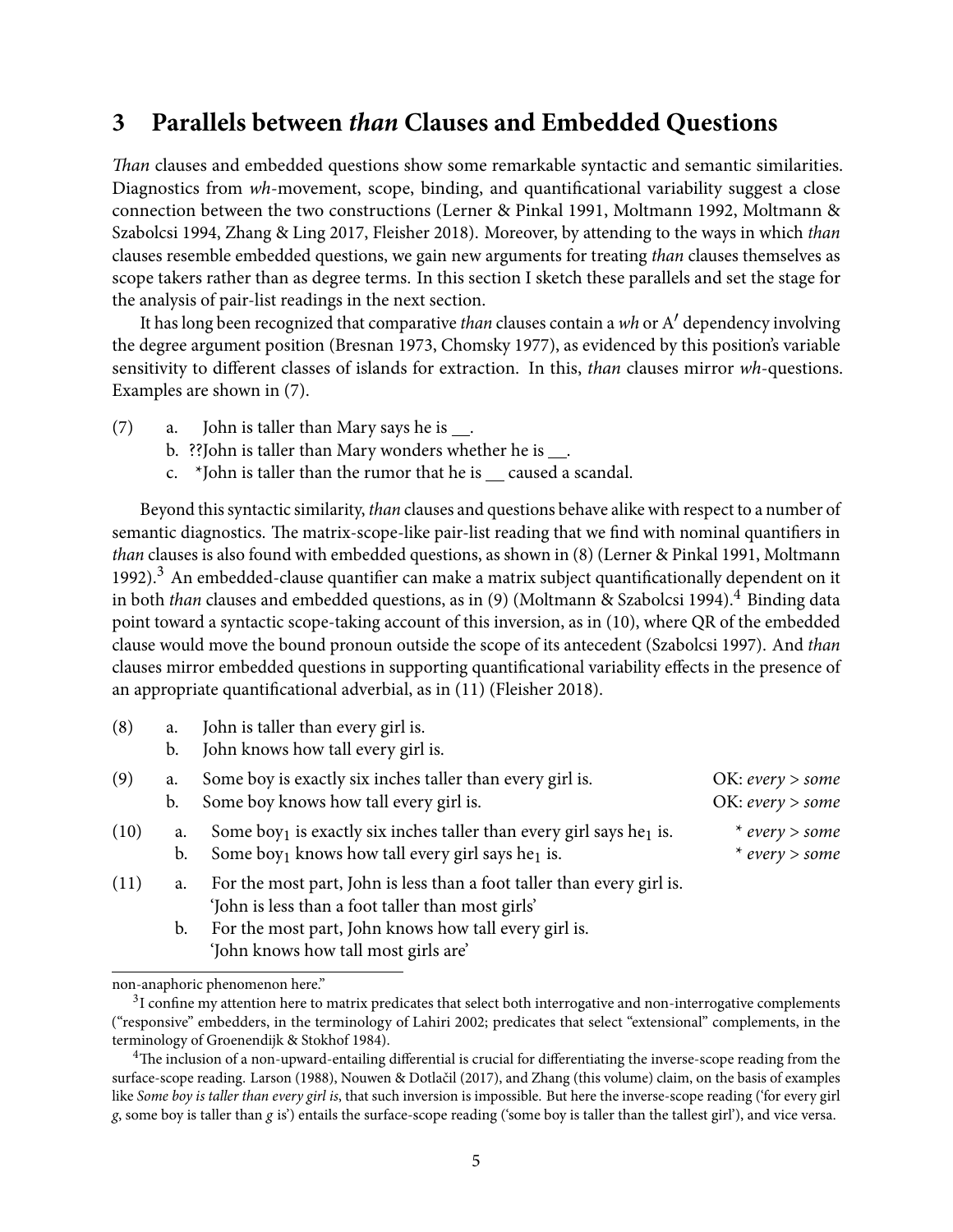Examples like [\(9a\)](#page-4-7) are of particular interest, as they help us decide among theories of than-clause composition. The inverse-scope reading of this sentence is true iff for every girl g, there is some boy who is exactly six inches taller than  $g$  is. Unlike in other well-known cases with a non-monotone matrix differential phrase, here there is no inference that the girls are all equal in height. Theories that derive the same-height inference via the internal composition of the than clause [\(Alrenga & Kennedy](#page-11-3) [2014\)](#page-11-3) or via the interaction between the than clause and the non-monotone differential [\(Beck 2010,](#page-11-12) [Zhang & Ling 2015\)](#page-12-10) thus have difficulty accounting for such examples.

As a general matter, scope inversion presents difficulties for theories in which the *than* clause denotes a degree or interval that saturates an argument position in the matrix clause ("encapsulation" theories, in the terminologyof [Fleisher 2016;](#page-11-10) for a novel analysis of non-monotonic quantifiers in than-clauses that falls within this class, see [Zhang,](#page-12-9) this volume). In order to evaluate the truth of [\(9a\)](#page-4-7) on the inverse-scope reading, we need to know all of the girls' heights. This is information that encapsulation theories tend to discard, retaining only the height of the tallest girl (or the heights of the tallest and shortest girls). A natural way to get the girls' heights is to quantify over the girls. This is precisely what "entanglement" theories do, typically by having the *than* clause take scope. In such a configuration, the than-clause-internal nominal quantifier attains widest scope when the full clause is composed (for details and discussion, see [Fleisher 2016\)](#page-11-10).

The empirical considerations stemming from examples like [\(9a\)](#page-4-7) thus lead us to prefer the entanglement approach to comparatives [\(Fleisher 2018\)](#page-11-7). This yields yet another parallel with embedded questions, where pair-list readings and related phenomena have led many to treat embedded questions as scope takers [\(Chierchia 1993,](#page-11-4) [Szabolcsi 1997,](#page-12-1) [Lahiri 2002\)](#page-11-15). Alongside the syntactic and semantic parallels adduced above, this helps point us in the right direction for our analysis of than-clause-internal quantifiers.

#### **4 Pair-List Readings in Questions and Comparatives**

The wide-scope readings that we find with nominal quantifiers in *than* clauses are remarkably similar to the pair-list readings we find with quantifiers in questions. In this section I sketch an analysis of than clauses that treats them as embedded degree questions. I identify the high scope position that [Nouwen & Dotlačil \(2017\)](#page-12-0) propose for than-clause-internal quantifiers with the high scope position that [Chierchia \(1993\)](#page-11-4) proposes for quantifiers in pair-list readings. The result is an analysis of quantification in than clauses that capitalizes on our understanding of quantification in questions, and that pushes us toward a unification of these two domains.

I begin by laying out some proposals from [Fleisher \(2018\)](#page-11-7) about the internal and external syntax of the than clause. I propose that the than clause (or, more precisely, the clausal complement of than) has the structure and interpretation of a degree question. I follow [Chierchia \(1993\)](#page-11-4) and [Szabolcsi \(1997\)](#page-12-1) in proposing that this question constituent is in fact a lifted question, i.e. a generalized quantifier over questions. As a result, it must raise to take scope. Its trace serves as the argument of an answerhood operator,AnsDEG, introduced by than; AnsDEG is defined in [\(12\)](#page-5-0) and exemplified in [\(13\).](#page-6-0)<sup>[5](#page-5-1)</sup> This operator returns the degree found in the maximally informative answer to the question. A sample derivation is shownin [\(14\).](#page-6-1)

<span id="page-5-1"></span><span id="page-5-0"></span> $^5$ AnsDEG is identical to the operator I call Ans<sub>d</sub> in [Fleisher \(2018\).](#page-11-7) I have changed its name here in order to avoid any terminologicalconfusion with the answerhood operator of [Dayal \(1996\),](#page-11-5) which is often called Ans $p$  or similar. [Dayal's](#page-11-5) Ans<sub>D</sub> returns a proposition; AnsDEG returns a degree.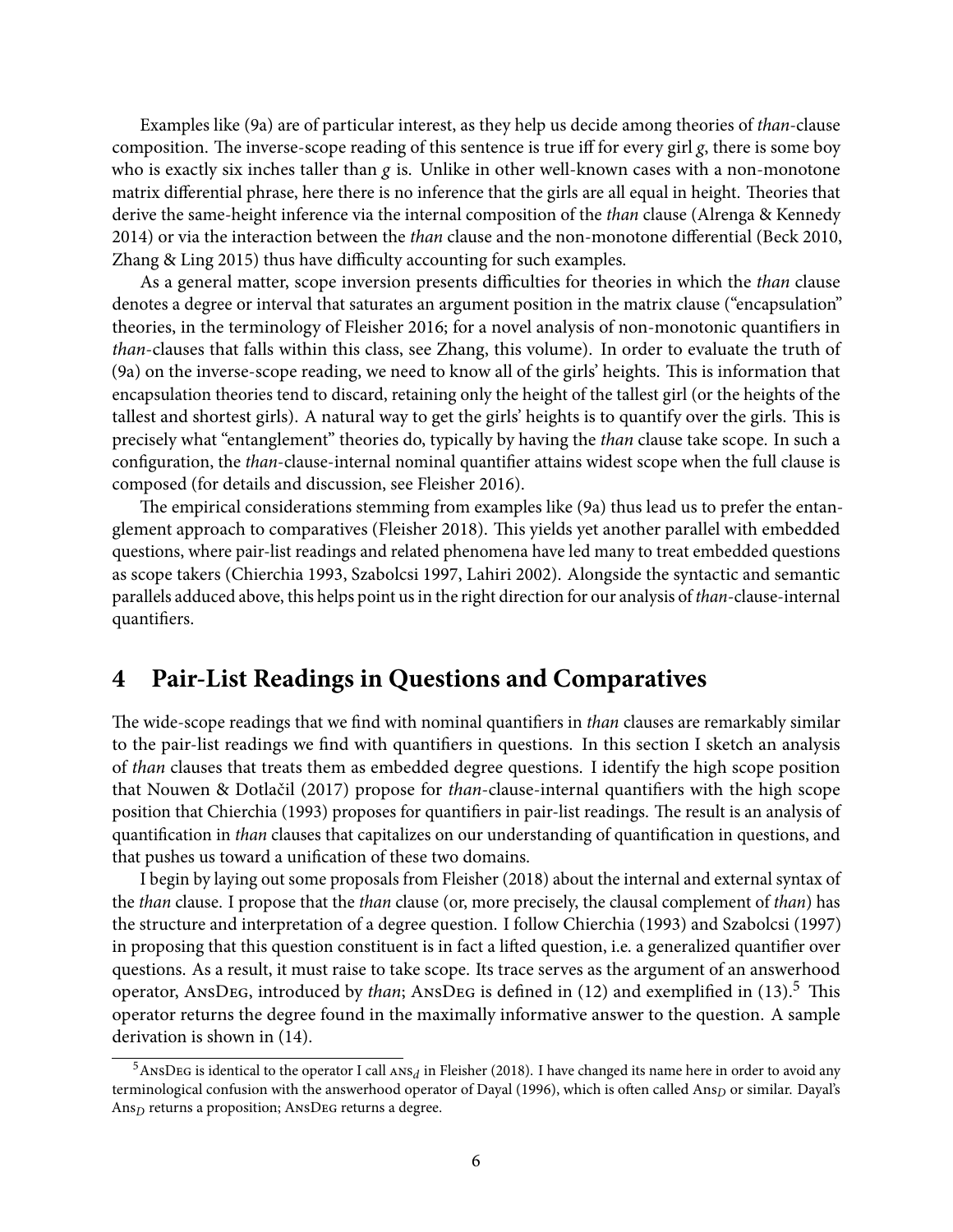- (12) Ans $\text{Des}_w(Q) = \text{id}[\text{ABST}(Q)(d) = \text{MAXINF}_w(Q)]$ , where:
	- a.ABST(Q) is the intension of Q's abstract (in the sense of [George 2011\)](#page-11-18)<sup>[6](#page-6-2)</sup>
	- b. MAXINF<sub>W</sub>(Q) is the strongest true answer to Q in w (cf. [Beck & Rullmann 1999\)](#page-11-19)
- <span id="page-6-0"></span>(13) a. ABST(how tall is John?)(d) =  $\land$ tall(John, d) b.  $\text{MAXINF}_{w}(\text{how tall is John?})$ 
	- = MAXINF<sub>W</sub>( $\lambda p.\exists d : p = \land \text{tall}(\text{John}, d)$ )<br>=  $\land \text{tall}(\text{John}, d_{I,w})$ (where  $d_{J,w}$  = John's max height in w)
	- c. Ans $\text{Deg}_{w}$ (how tall is John?) =  $\iota d$ [ABST(how tall is John?)(*d*) = MAXINF<sub>w</sub>(how tall is John?)] =  $\iota d[^{\wedge}$ tall(John, *d*) = ^tall(John, *d*<sub>*I,w*</sub>)]  $= d_{I,w}$
- <span id="page-6-1"></span>(14) Mary is taller than John is.
	- a. LF: [wh  $\lambda$ 1 John is t<sub>1</sub>-tall]  $\lambda$ 2 [Mary is taller than t<sub>2</sub>]
	- b. Semantic value:  $\lambda Q. Q$ (how tall is John?) ( $\lambda Q.$ Mary is taller<sub>w</sub> than AnsDEG<sub>W</sub>(Q)) = 1 iff Mary is taller<sub>w</sub> than  $AnsDeG_w(how$  tall is John?) = 1 iff Mary is taller<sub>w</sub> than  $d_{I,w}$

In his analysis of questions, [Chierchia \(1993\)](#page-11-4) proposes that pair-list readings arise when a subject is quantified into a lifted question, as sketched in  $(15)$ .<sup>[7](#page-6-4)</sup> [Chierchia](#page-11-4) implements this via a syntactic absorption operation that moves the quantifier above the interrogative complementizer. As [Dayal](#page-11-6) [\(2016:](#page-11-6) 112ff.) emphasizes, the key semantic requirement is that the quantifier be interpreted outside the question nucleus, i.e. above the point at which the essential propositional variable is introduced (C, on most accounts). If than clauses share the basic structure and interpretation of questions, then we can analyze than-clause-internal quantifiers along these lines.

<span id="page-6-3"></span>(15)  $\Vert$  [than every girl is tall $\Vert = \Vert$ how tall is every girl? $\Vert = \lambda \mathcal{Q} \cdot \forall x \in \text{girl} : \mathcal{Q}$ (how tall is x?)

When this lifted-question-style than clause raises and takes scope, the embedded quantifier ends up with widest scope, yielding a pair-list reading:

- <span id="page-6-5"></span>(16) John is taller than every girl is.
	- a. LF: [wh  $\lambda$ 1 every girl is t<sub>1</sub>-tall]  $\lambda$ 2 [John is taller than t<sub>2</sub>]
	- b. Semantic value:  $\lambda Q. \forall x \in \text{girl} : Q(\text{how tall is } x?)$  ( $\lambda Q. \text{John is taller}_w$  than  $\text{AnsDec}_w(Q)$ )

<span id="page-6-2"></span> $6A$  question's abstract is its syntactic and semantic skeleton, the structure that serves as the argument of an interrogative operator. As [George \(2011:](#page-11-18) 23) puts it, following [Groenendijk & Stokhof \(1984\),](#page-11-16) "it is what is structurally common to a 'wh'-question and the analogous relative clause.... [T]he intension of an abstract will be the property (or relation) that the 'wh'-question is a question about." The intension of the abstract of the question how tall is John is the function  $\lambda w \lambda d$ .tall<sub>w</sub>(John, d). Strictly speaking, then, in my notation above,  $ABST(Q)(d)$  is a shorthand for  $\land$ ABST(Q)(w)(d), the result of supplying the intension of Q's abstract with world and degree arguments and taking the intension of the result.

<span id="page-6-4"></span> $7$ [Chierchia's](#page-11-4) actual proposal involves existential quantification over minimal witness sets of the quantifier, not quantification by the quantifier itself. This is to account for the unavailability of pair-list readings with downward-entailing quantifiers, a restriction that we find in than clauses as well; for further discussion, see [Szabolcsi \(1997\),](#page-12-1) [Lahiri \(2002\),](#page-11-15) [Beck \(2010\),](#page-11-12) [Aloni & Roelofsen \(2014\),](#page-11-20) and [Dayal \(2016\).](#page-11-6) For perspicacity's sake, I will use the simpler notation involving direct quantification by the quantifier, with the understanding that this should be taken as a shorthand for a treatment in terms of witness sets. Note in this connection that it is not clear how to prevent downward-entailing quantifiers from taking exceptionally high than-clause-internal scopein [Nouwen & Dotlačil's \(2017\)](#page-12-0) theory.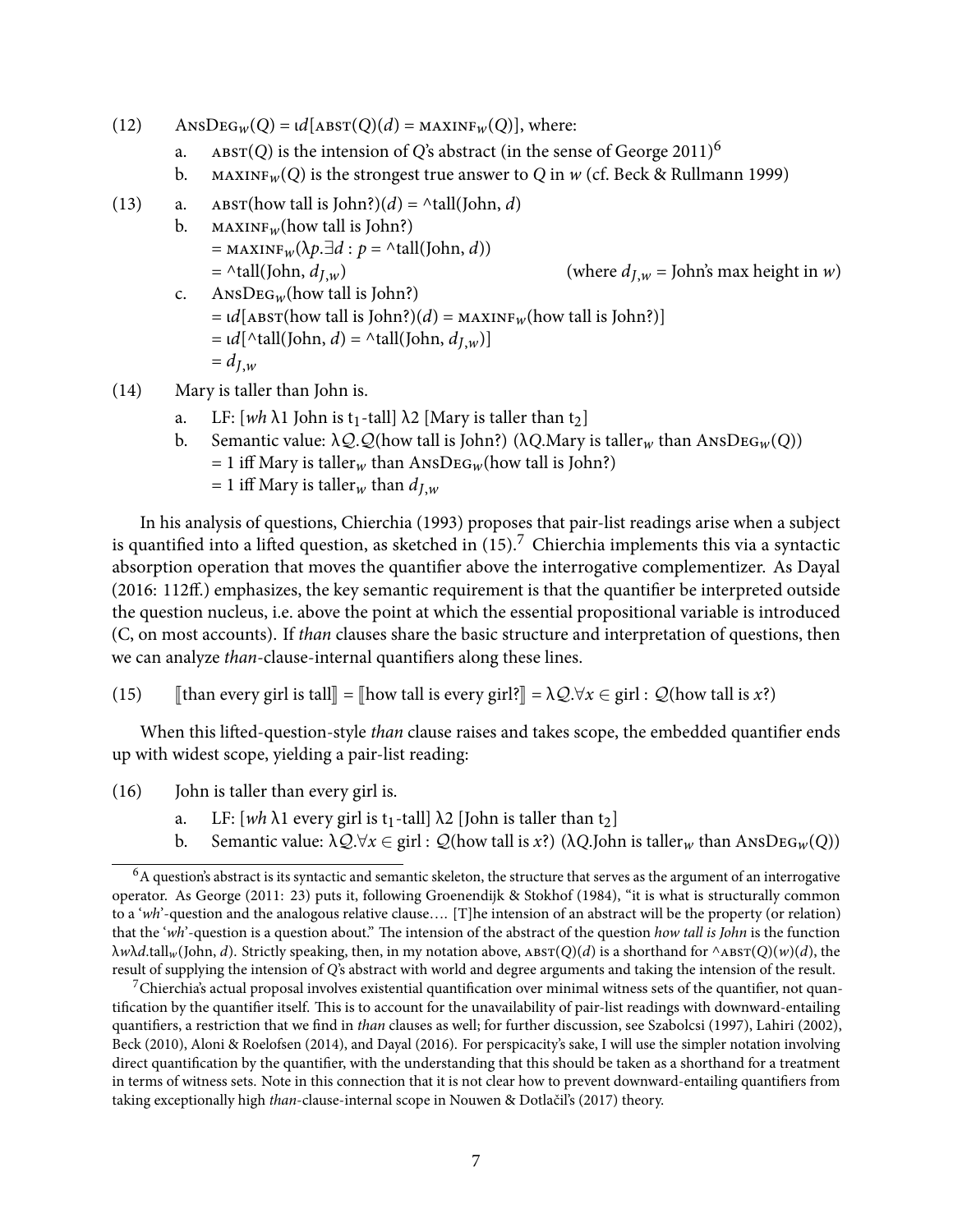= 1 iff  $\forall x \in \text{girl}$ : John is taller<sub>w</sub> than AnsDEG<sub>w</sub>(how tall is x?) = 1 iff  $\forall x \in \text{girl}$  : John is taller<sub>w</sub> than  $d_{x,w}$ 

A nominal quantifier thus achieves wide scope inside a *than* clause just as it does in an embedded question; when the embedded constituent (*than* clause or question) itself takes scope, we get a pairlist reading. By treating the than clause as an embedded degree question, we avail ourselves of the scope-taking mechanism(s) that have been proposed for quantifiers in questions.

One might object that in assimilating the analysis of than-clause-internal quantifiers to that of question-internal quantifiers, we are trading one set of mysteries for another. It is unclear what permits quantifiers to move to such an unusually high position in questions; the questions literature has produced no consensus on the matter. Analyses of quantifiers in questions differ both in their underlying architecture (e.g. whether they treat pair-list readings as a type of functional reading) and in their empirical coverage (e.g. whether they account for certain domain exhaustivity inferences); for a recent overview and discussion, see [Dayal \(2016:](#page-11-6) ch. 4). Moreover, it is unclear whether the behavior of quantifiers in than clauses can help us choose among the analyses that have been proposed in the questions literature.

That said, the syntactic and semantic parallels between *than* clauses and embedded questions are, I suggest, too numerous and thoroughgoing to ignore. While there are many analyses of quantifiers in questions, they largely agree on an exceptionally high scope position for quantifiers in pair-list readings,much as [Nouwen & Dotlačil](#page-12-0) suggest for *than* clauses. Rather than treat quantifiers' behavior in than clauses as a quirk stemming from a reformulated Heim–Kennedy Constraint, we can appeal to what has been observed and proposed for quantifiers in embedded wh-clauses of all kinds, including those without degree abstraction. If the mysteries of than-clause-internal scope-taking are the same as those of question-internal scope-taking, then our stock of mysteries is reduced.

#### **5 Functional Readings**

If than clauses are to be analyzed as embedded questions, then all else being equal we should expect quantifiers in than clauses to exhibit the same range of readings as we find with quantifiers in questions. In this section I examine a case where this parallel fails: functional readings. Question-internal quantifiers, including those in degree questions, give rise to functional readings, but *than*-clauseinternal quantifiers do not. Here I suggest that this is due to an independent factor in than clauses: the AnsDeg operator, which needs to return a degree. Functional readings of degree questions involve abstraction over functions rather than over degrees, with the result that AnsDeg cannot return a degree as required. The lack of functional readings in *than* clauses thus does not undermine the proposal to treat than clauses as embedded questions.

Functional readings of questions are those where the answer can be stated in the form of an abstract function (as opposed to the complete graph of a function, as on a pair-list reading). Examples with non-degree and degree questions are shownin [\(17\).](#page-7-0)

- <span id="page-7-0"></span>(17) a. Q: Which book did every student<sub>1</sub> read? A: The one her<sub>1</sub> advisor recommended.
	- b. Q: How tall is every girl<sub>1</sub>?
		- A: Taller than her<sub>1</sub> mother.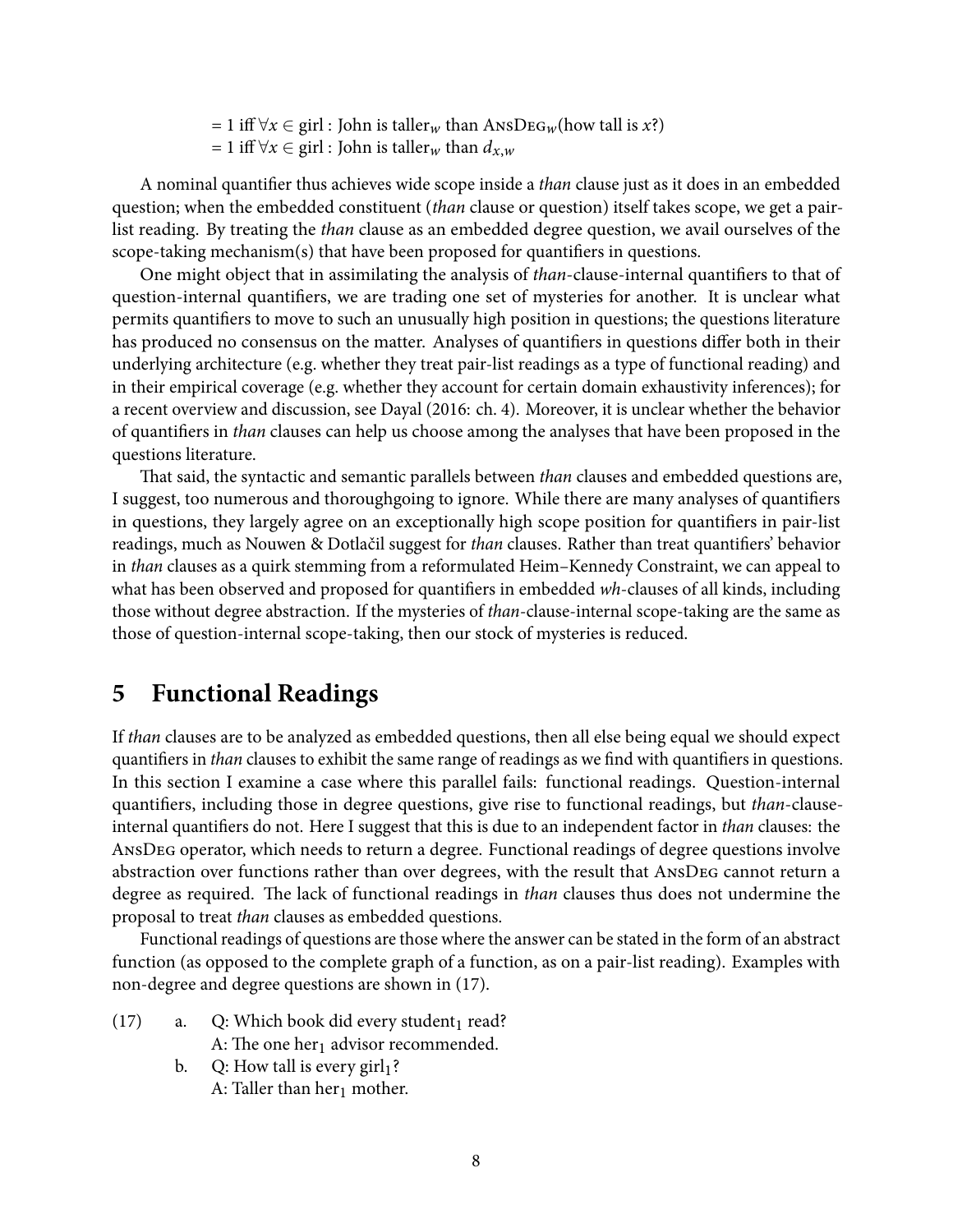One salient difference between functional readings and pair-list readings is that functional readings are available even with downward-entailing quantifiers, as shownin [\(18\).](#page-8-0) (I turn to embedded questions here, as matrix wh-questions support a narrower range of quantifiers; for discussion, see [Szabolcsi](#page-12-1) [1997.](#page-12-1))

- <span id="page-8-0"></span>(18) a. John knows which book no student<sub>1</sub> read: the one her<sub>1</sub> advisor recommended.
	- b. John knows how tall no girl<sub>1</sub> is: as tall as her<sub>1</sub> father.

Where ordinary individual questions are typically analyzed as involving existential quantification over individuals, functional readings involve quantification over Skolem functions, i.e. functions from individuals to individuals [\(Engdahl 1986,](#page-11-21) [Chierchia 1993\)](#page-11-4). In the (a) examples above, the answer to the question (or the specification of John's knowledge, in the embedded question case) includes a type  $\langle e,e \rangle$  function:  $\lambda x$ .the book x's advisor recommended.

In the (b) examples, by contrast, the answers/specifications involve functions from individuals to degreequantifiers, type  $\langle e, \langle dt, t \rangle \rangle$ , as shown in [\(19\).](#page-8-1)

<span id="page-8-4"></span><span id="page-8-1"></span>(19) a. taller than her mother  $\leadsto \lambda x \lambda D.max(D) > max(\lambda d.tall(x's mother, d))$ b. as tall as her father  $\leadsto \lambda x \lambda D.max(D) \geq max(\lambda d.tall(x's father, d))$ 

The (non-lifted) semantic values of an ordinary degree question and a functional degree question are shown in [\(20a\)](#page-8-2) and [\(20b\),](#page-8-3) respectively. When we supply the function from [\(19b\)](#page-8-4) as the value for f in an answer to [\(20b\),](#page-8-3) we get an appropriate answer meaning–viz. that no girl is as tall as her father is–as shownin [\(21\).](#page-8-5)

- <span id="page-8-8"></span><span id="page-8-3"></span><span id="page-8-2"></span>(20) a. [[how tall John is] =  $\lambda p.\exists d : p = \land \text{tall}(\text{John}, d)$ <br>b. [[how tall no girl is] =  $\lambda p.\exists f : p = \land \text{no}$  girl( $\lambda x$ .] [how tall no girl is] =  $\lambda p.\exists f : p = \land \text{no} \text{ girl}(\lambda x.f(x)(\lambda d.tall(x, d)))$
- <span id="page-8-5"></span>(21)  $\wedge$ no girl $(\lambda x. \|(19b)\|(x)(\lambda d. \text{tall}(x, d)))$  $(\lambda x. \|(19b)\|(x)(\lambda d. \text{tall}(x, d)))$  $(\lambda x. \|(19b)\|(x)(\lambda d. \text{tall}(x, d)))$ = ^no girl( $\lambda x.max(\lambda d.tall(x, d)) \geq max(\lambda d.tall(x's father, d)))$

When we turn to *than* clauses, we find that the functional readings we see in degree questions are missing. While the content of John's knowledge in [\(22a\)](#page-8-6) can be, for example, the function named by exactly as tall as her mother, there is no reading of [\(22b\)](#page-8-7) where it comes out true just in case John's height relative to his mother exceeds every girl's height relative to hers (e.g. where every girl is exactly as tall as her mother and John is taller than his mother).

- <span id="page-8-7"></span><span id="page-8-6"></span>(22) a. John knows how tall every girl is.
	- b. John is taller than every girl is.

How can we account for this disparity? The question is particularly urgent for an analysis that treats than clauses as embedded degree questions, as I have proposed above. Why do quantifiers in degree questions support a reading that those in than clauses do not?

I suggest that the answer lies in the way that a *than* clause must be integrated into the rest of the comparative sentence. In the semantics sketched in the previous section, the than clause–or, more precisely, its question-type trace–must be mapped onto a degree that can serve as the standard of comparison in the main-clause degree relation. This mapping is effected by the AnsDeg operator, which takes a degree question and extracts the degree in its maximally informative true answer.

In a functional reading, the question involves existential quantification not over degrees, but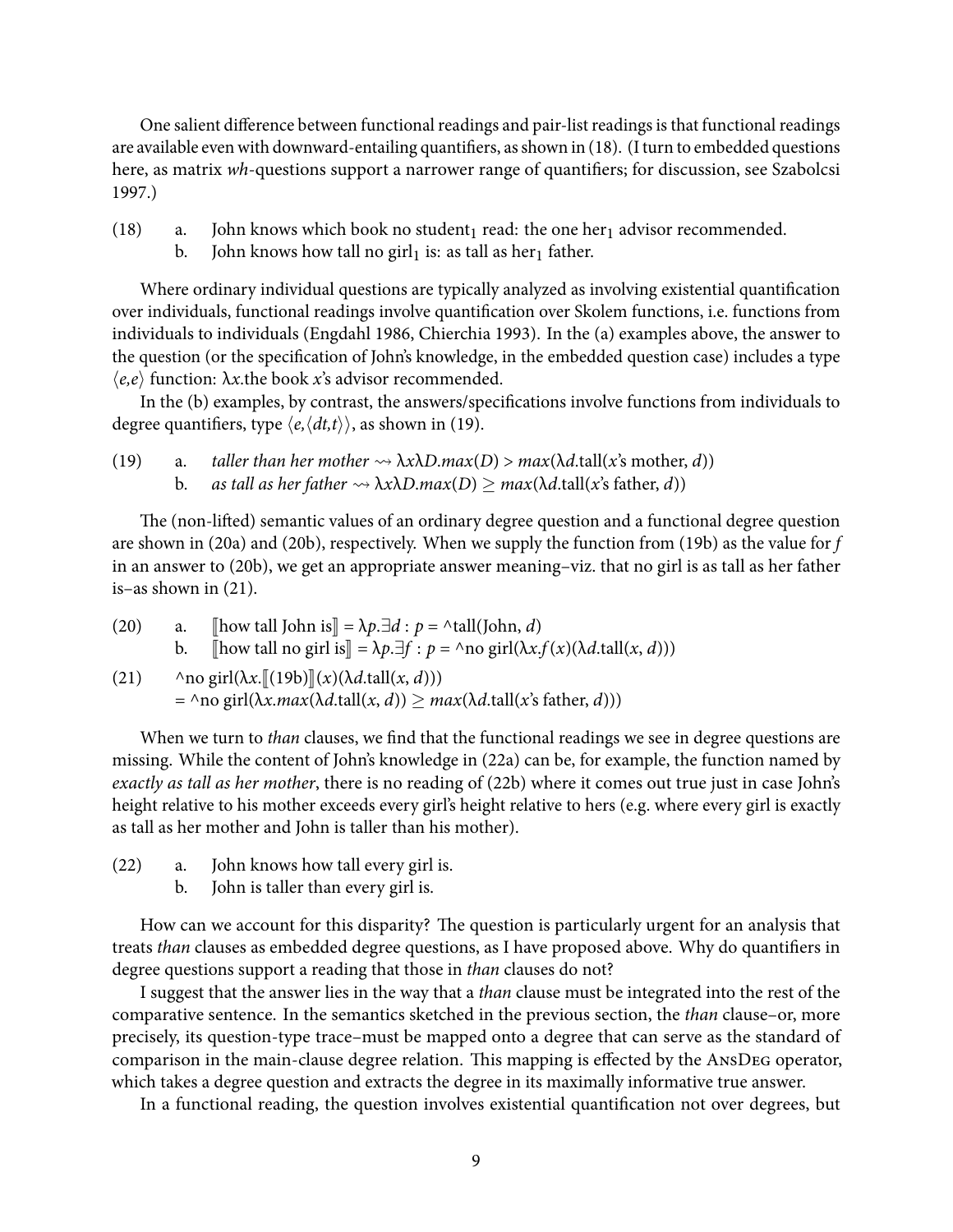overtype  $\langle e, \langle dt, t \rangle$  functions, as shown in [\(20\).](#page-8-8) The maximally informative true answer to [\(20b\)](#page-8-3) is the one whose value for f yields the strongest proposition; in other words, it is the proposition  $\wedge$ no girl $(\lambda x.f(x)(\lambda d.\text{tall}(x,d)))$  that entails ^no girl $(\lambda x.f'(x)(\lambda d.\text{tall}(x,d))),$  for all  $f'$  . This is not a denotation from which AnsDeg can extract a degree. The reason is that a functional question of this sort is not a question about degrees; it is a question about relations between individuals and degree quantifiers. Unlike with ordinary degree questions, the answers to a functional degree question do not vary with respect to the value of the degree argument of the core scalar predicate, and the maximally informative true answer is not one that can be expressed via a simple scalar value (e.g. six feet). The mechanics of the AnsDeg operator are meant to reflect this deeper semantic property: AnsDeg cannot return a degree from a functional degree question because such questions are about something other than degrees.<sup>[8](#page-9-0)</sup> If the work of a than clause is to take a question-like structure and deliver a degree that can be used in a matrix degree relation, then functional degree questions will be excluded (alongside all non-degree questions).<sup>[9](#page-9-1)</sup>

The fact that than clauses fail to support functional readings while ordinary embedded degree questions allow them thus should not be taken as a strike against the theory proposed here. The absence of functional readings in than clauses is due to an independent fact about their external syntax and semantics, one that appears to have no bearing on the deep and abiding internal parallels between than clauses and degree questions.

# **6 Summary and Outlook**

The question of how nominal quantifiers interact with degree operators is a major challenge and mystery, as the abundant literature of the last twenty years attests. Here I have suggested that insights from the questions literature may shed new light on this mystery. Comparative than clauses share a large number of syntactic and semantic properties with degree questions, including, crucially, properties relating to the behavior of nominal quantifiers within them.

Questions with quantifiers–including degree questions–support at least three types of readings: pair-list readings, functional readings, and what [Nouwen & Dotlačil \(2017\)](#page-12-0) call single-point readings. Answers of these three varieties are shown in [\(23\).](#page-9-2) The three readings correspond to the three different lifted-question meanings shownin [\(24\);](#page-10-0) note that lifting is truth-conditionally vacuous in the functional and single-point cases [\(Chierchia 1993\)](#page-11-4).<sup>[10](#page-9-3)</sup>

<span id="page-9-2"></span>(23) John knows how tall every girl<sub>1</sub> is:

<span id="page-9-0"></span><sup>&</sup>lt;sup>8</sup>Note in this connection that the abstract of a functional degree question will take a type  $\langle e,\langle dt,t\rangle$  argument where an ordinary degree question abstract takes a type  $d$  argument. We thus cannot supply a degree argument to the intension of a functional degree question's abstract, as would be required according to the definition of AnsDeg.

<span id="page-9-1"></span> $^9$ I hasten to add that this characterization should not be misread as an endorsement of an encapsulation approach to than clauses [\(Fleisher 2016\)](#page-11-10). In cases where the than clause contains a quantificational subject, the Chierchia/Szabolcsistyle lifted-question approach adopted here ensures that the structure that AnsDeg operates on is one that excludes the quantifier; indeed, AnsDeg falls within the scope of the quantifier, as is characteristic of entanglement theories. See [\(16\).](#page-6-5)

<span id="page-9-3"></span> $10$ Note that the expression in [\(24c\)](#page-10-1) correctly captures the single-point reading only if we take the gradable predicate to have an 'exactly' semantics; elsewhere, I have been assuming that such predicates have an 'at least' semantics. Alternatively, we could stipulate an 'at least' denotation like the following:  $\lambda Q. Q(\lambda p. \exists d : p = \land \forall x \in girl : max(\lambda d'.\text{tall}(x, d')) = d$ ). It remains mysterious why, when a quantificational subject scopes low in a degree question or than clause, we are bound to find a single-point reading and never a minimum-related reading, which we would get on an 'at least' semantics for [\(24c\).](#page-10-1) I leave a fuller investigation of the single-point reading to future work.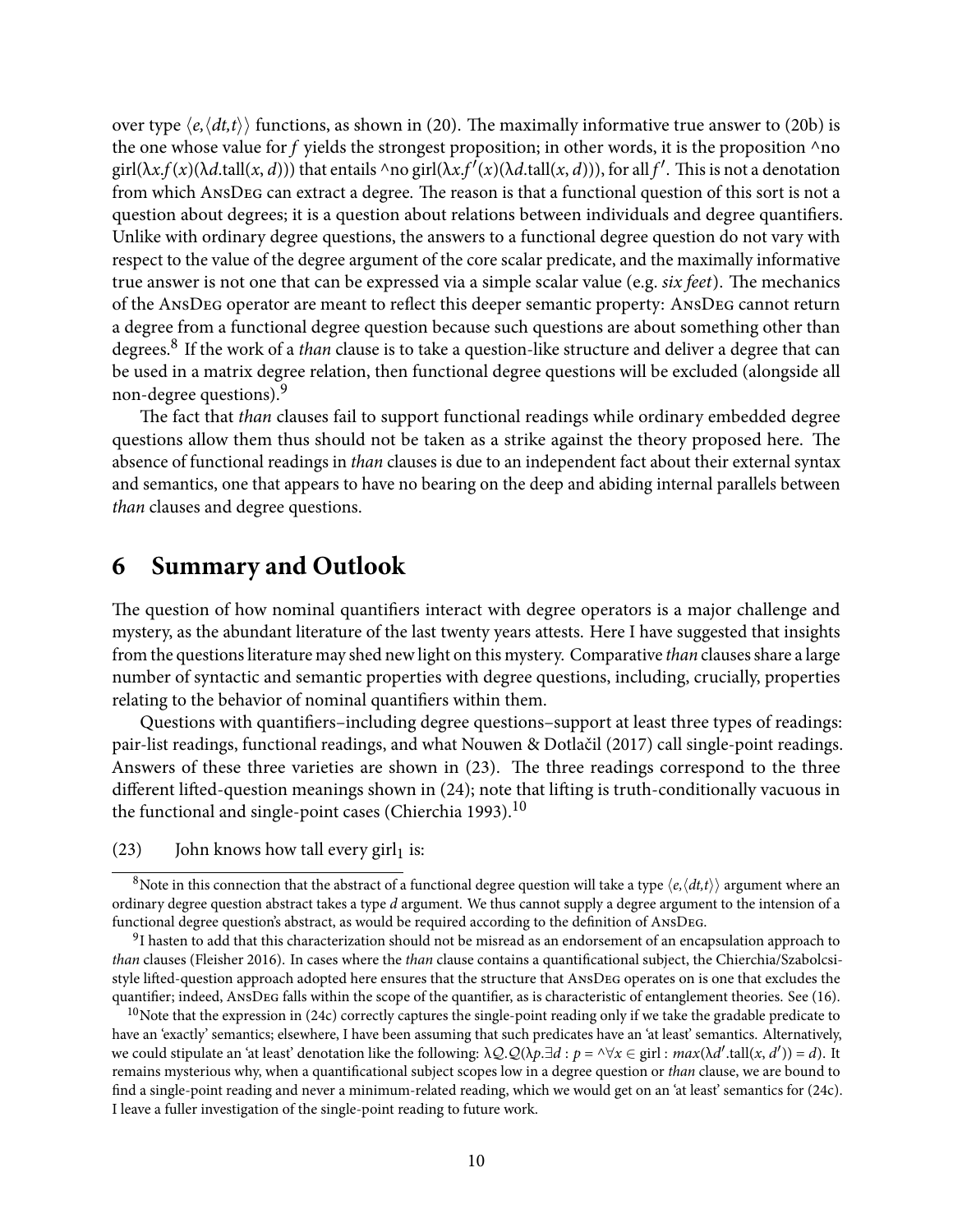<span id="page-10-0"></span>

|      | a.             | Anne is 5-foot-6, Becca is 5-foot-8,                                                                                | PAIR-LIST         |
|------|----------------|---------------------------------------------------------------------------------------------------------------------|-------------------|
|      | b.             | as tall as her <sub>1</sub> mother.                                                                                 | <b>FUNCTIONAL</b> |
|      | $C_{\cdot}$    | $5$ -foot-6.                                                                                                        | SINGLE-POINT      |
| (24) |                | a. $\lambda \mathcal{Q}.\forall x \in \text{girl} : \mathcal{Q}(\lambda p.\exists d : p = \land \text{tall}(x, d))$ | PAIR-LIST         |
|      |                | b. $\lambda Q. Q(\lambda p. \exists f : p = \land \forall x \in \text{girl} : f(x)(\lambda d. \text{tall}(x, d)))$  | <b>FUNCTIONAL</b> |
|      | $\mathsf{C}$ . | $\lambda Q. Q(\lambda p. \exists d : p = \land \forall x \in \text{girl} : \text{tall}(x, d))$                      | SINGLE-POINT      |

<span id="page-10-3"></span><span id="page-10-1"></span>The single-point reading involves a presupposition that all of the girls are equal in height [\(Nouwen](#page-12-0) [& Dotlačil 2017\)](#page-12-0); an interlocutor who understood [\(23\)](#page-9-2) on its single-point reading might reasonably object to this presupposition in an appropriate context. Importantly, than clauses support this reading, as well, despite its near-total absence from the discussion in the literature. For example, in response to a polar question like Is John taller than every girl is?, one might reasonably object that not all the girls are equally tall.

The parallels between than clauses and degree questions are thus quite extensive. Wide-scope readings for nominal quantifiers in than clauses appear to be entirely parallel to pair-list readings of quantifiers in embedded questions, as borne out by diagnostics involving scope inversion, quantificational variability effects, and unavailability with downward-entailing quantifiers. Functional readings are absent from than clauses due to an independent requirement of the matrix degree relation (implemented via the AnsDeg operator in the analysis here), not because of any internal structural disparity between than clauses and degree questions. And both constructions support single-point readings.

This leads to a set of theoretical takeaways quite different from what we started with. In particular, the analysis of than clauses as degree questions suggests a very different outlook on the Heim–Kennedy Constraint. As seenin [\(24\),](#page-10-0) both functional readings and single-point readings involve a nominal quantifier taking scope above a degree variable but below the operator that binds it. These are configurations that the Heim–Kennedy Constraint rules out, apparently erroneously, on either its typical formulation or the reformulation proposed by [Nouwen & Dotlačil \(2017\).](#page-12-0)<sup>[11](#page-10-2)</sup>

The pair-list reading that we find with nominal quantifiers in than clauses appears, then, to result from how the quantifier interacts with the interrogative complementizer–however incompletely understood these interactions may remain–not from any (even more poorly understood) constraint on scopal interactions between nominal quantifiers and degree expressions. I hope that the present approach may afford new insights on the interactions between quantifiers and degrees, and that it may help us achieve an explanation or elimination of the Heim–Kennedy Constraint.

<span id="page-10-2"></span> $11$ In the case of the functional reading in [\(24b\),](#page-10-3) the variable in question is f, which is strictly speaking not a degree variable but a variable of type  $\langle e, \langle dt, t \rangle$ , mapping individuals to degree quantifiers. It is therefore not entirely clear whether we should expect the Heim–Kennedy Constraint to bar the nominal quantifier from scoping between it and the existential operatorthat binds it. The syntactic element whose denotation is  $f$  (or  $f(x)$ , if we adopt a [Chierchia-](#page-11-4)style double-indexing approach) originates in the degree argument position within the than clause and takes scope via QR. Its scope relative to the nominal quantifier appears to obey the Heim–Kennedy Constraint; there is no available variant of [\(24b\)](#page-10-3) with a reading where the degree quantifier  $f(x)$  outscopes *every girl*. On the present analysis, however, we need not appeal to the Heim–Kennedy Constraint to explain this;  $f(x)$  must scope below the nominal quantifier because it needs the nominal quantifier to bind its internal argument,  $x$ .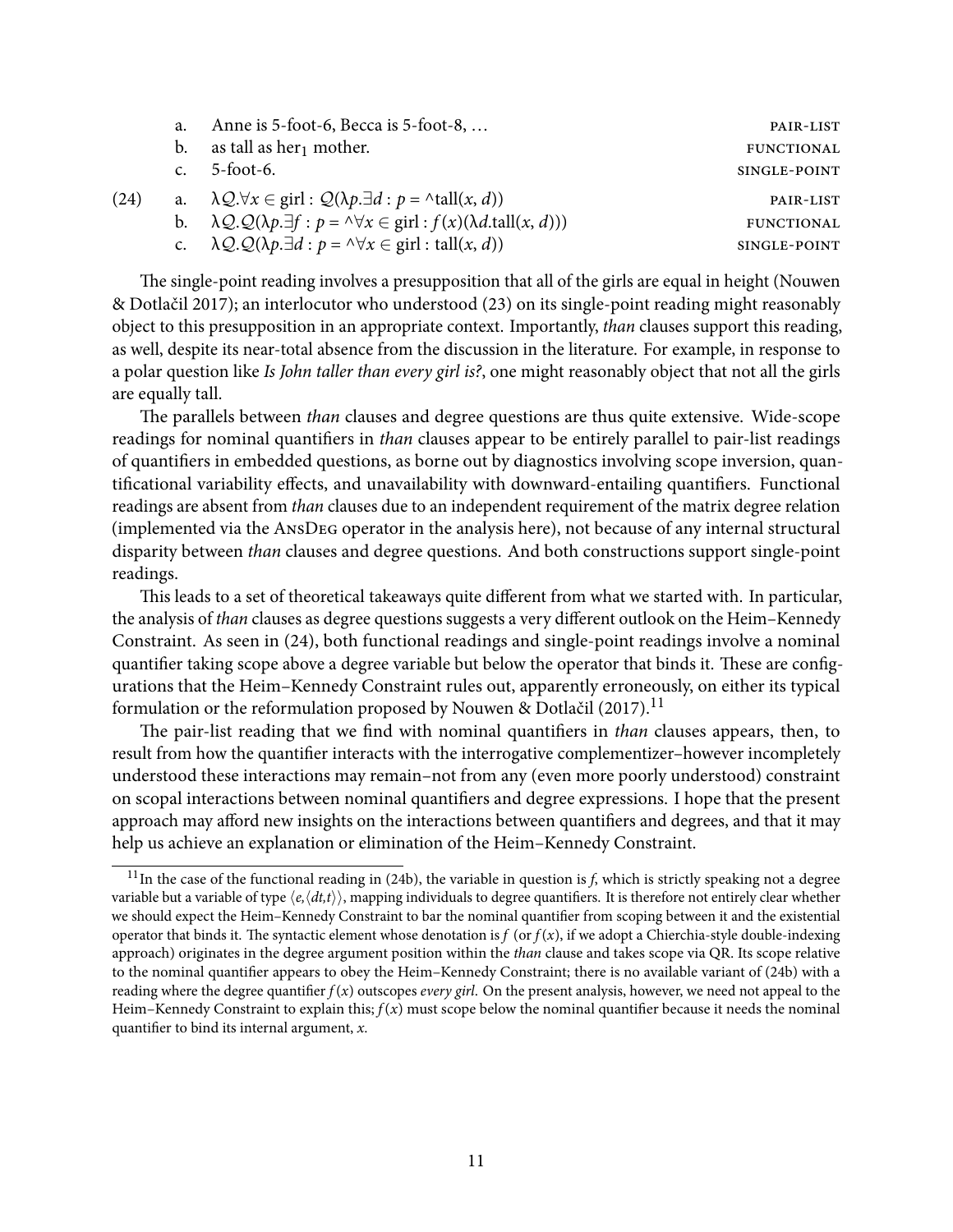# **References**

- <span id="page-11-20"></span>Aloni, Maria & Floris Roelofsen. 2014. Indefinites in comparatives. Natural Language Semantics 22. 145–167. [https://doi.org/10.1007/s11050-013-9103-z.](https://doi.org/10.1007/s11050-013-9103-z)
- <span id="page-11-3"></span>Alrenga, Peter & Christopher Kennedy. 2014. No more shall we part: quantifiers in English comparatives. Natural Language Semantics 22. 1–53. [https://doi.org/10.1007/s11050-013-9099-4.](https://doi.org/10.1007/s11050-013-9099-4)
- <span id="page-11-12"></span>Beck, Sigrid. 2010. Quantifiers in than-clauses. Semantics and Pragmatics 3. 1:1–1:72. [https://doi.org/](https://doi.org/10.3765/sp.3.1) [10.3765/sp.3.1.](https://doi.org/10.3765/sp.3.1)
- <span id="page-11-9"></span>Beck, Sigrid. 2013. Lucinda driving too fast again–the scalar properties of ambiguous Than-clauses. Journal of Semantics 30. 1–63. [https://doi.org/10.1093/jos/ffr011.](https://doi.org/10.1093/jos/ffr011)
- <span id="page-11-19"></span>Beck, Sigrid & Hotze Rullmann. 1999. A flexible approach to exhaustivity in questions. Natural Language Semantics 7. 249–298. [https://doi.org/10.1023/A:1008373224343.](https://doi.org/10.1023/A:1008373224343)
- <span id="page-11-2"></span>Bhatt, Rajesh & Roumyana Pancheva. 2004. Late merger of degree clauses. Linguistic Inquiry 35. 1–45. [https://doi.org/10.1162/002438904322793338.](https://doi.org/10.1162/002438904322793338)
- <span id="page-11-13"></span>Bresnan, Joan W. 1973. Syntax of the comparative clause construction in English. Linguistic Inquiry 4. 275–343.
- <span id="page-11-4"></span>Chierchia, Gennaro. 1993. Questions with quantifiers. Natural Language Semantics 1. 181–234. [https:](https://doi.org/10.1007/BF00372562) [//doi.org/10.1007/BF00372562.](https://doi.org/10.1007/BF00372562)
- <span id="page-11-14"></span>Chomsky, Noam. 1977. On wh-movement. In Peter W. Culicover, Thomas Wasow & Adrian Akmajian (eds.), Formal syntax, 71–132. New York: Academic Press.
- <span id="page-11-5"></span>Dayal, Veneeta. 1996. Locality in WH quantification: questions and relative clauses in Hindi. Dordrecht: Kluwer. [https://doi.org/10.1007/978-94-011-4808-5.](https://doi.org/10.1007/978-94-011-4808-5)
- <span id="page-11-6"></span>Dayal, Veneeta. 2016. Questions. Oxford: Oxford University Press.
- <span id="page-11-11"></span>Dotlačil, Jakub & Rick Nouwen. 2016. The comparative and degree pluralities. Natural Language Semantics 24. 45–78. [https://doi.org/10.1007/s11050-015-9119-7.](https://doi.org/10.1007/s11050-015-9119-7)
- <span id="page-11-21"></span>Engdahl, Elisabet. 1986. Constituent questions. Dordrecht: Kluwer. [https://doi.org/10.1007/978-94-](https://doi.org/10.1007/978-94-009-5323-9) [009-5323-9.](https://doi.org/10.1007/978-94-009-5323-9)
- <span id="page-11-10"></span>Fleisher, Nicholas. 2016. Comparing theories of quantifiers in than clauses: lessons from downwardentailing differentials. Semantics and Pragmatics 9. 4:1–4:23. [https://doi.org/10.3765/sp.9.4.](https://doi.org/10.3765/sp.9.4)
- <span id="page-11-7"></span>Fleisher, Nicholas. 2018. Than clauses as embedded questions. In Sireemas Maspong et al. (eds.), Proceedings of Semantics and Linguistic Theory 28, 120–140. Washington, D.C.: Linguistic Society of America. [https://doi.org/10.3765/salt.v28i0.4402.](https://doi.org/10.3765/salt.v28i0.4402)
- <span id="page-11-18"></span>George, B. R. 2011. Question embedding and the semantics of answers. Los Angeles: UCLA Ph.D. dissertation. [https://semanticsarchive.net/Archive/DZiMDlmZ/.](https://semanticsarchive.net/Archive/DZiMDlmZ/)
- <span id="page-11-16"></span>Groenendijk, Jeroen & Martin Stokhof. 1984. Studies on the semantics of questions and the pragmatics of answers. Amsterdam: University of Amsterdam Ph.D. dissertation.
- <span id="page-11-0"></span>Heim, Irene. 2001. Degree operators and scope. In Caroline Féry & Wolfgang Sternefeld (eds.), Audiatur vox sapientiae: a festschrift for Arnim von Stechow, 214–239. Berlin: Akademie-Verlag.
- <span id="page-11-1"></span>Heim, Irene. 2006. Remarks on comparative clauses as generalized quantifiers. Ms., MIT. [https :](https://semanticsarchive.net/Archive/mJiMDBlN/) [//semanticsarchive.net/Archive/mJiMDBlN/.](https://semanticsarchive.net/Archive/mJiMDBlN/)
- <span id="page-11-15"></span><span id="page-11-8"></span>Krasikova, Svetlana. 2011. Modals in comparatives. Tübingen: Universität Tübingen Ph.D. dissertation. Lahiri, Utpal. 2002. Questions and answers in embedded contexts. Oxford: Oxford University Press.
- <span id="page-11-17"></span>Larson, Richard K. 1988. Scope and comparatives. Linguistics and Philosophy 11. 1–26. [https://doi.org/](https://doi.org/10.1007/BF00635755) [10.1007/BF00635755.](https://doi.org/10.1007/BF00635755)